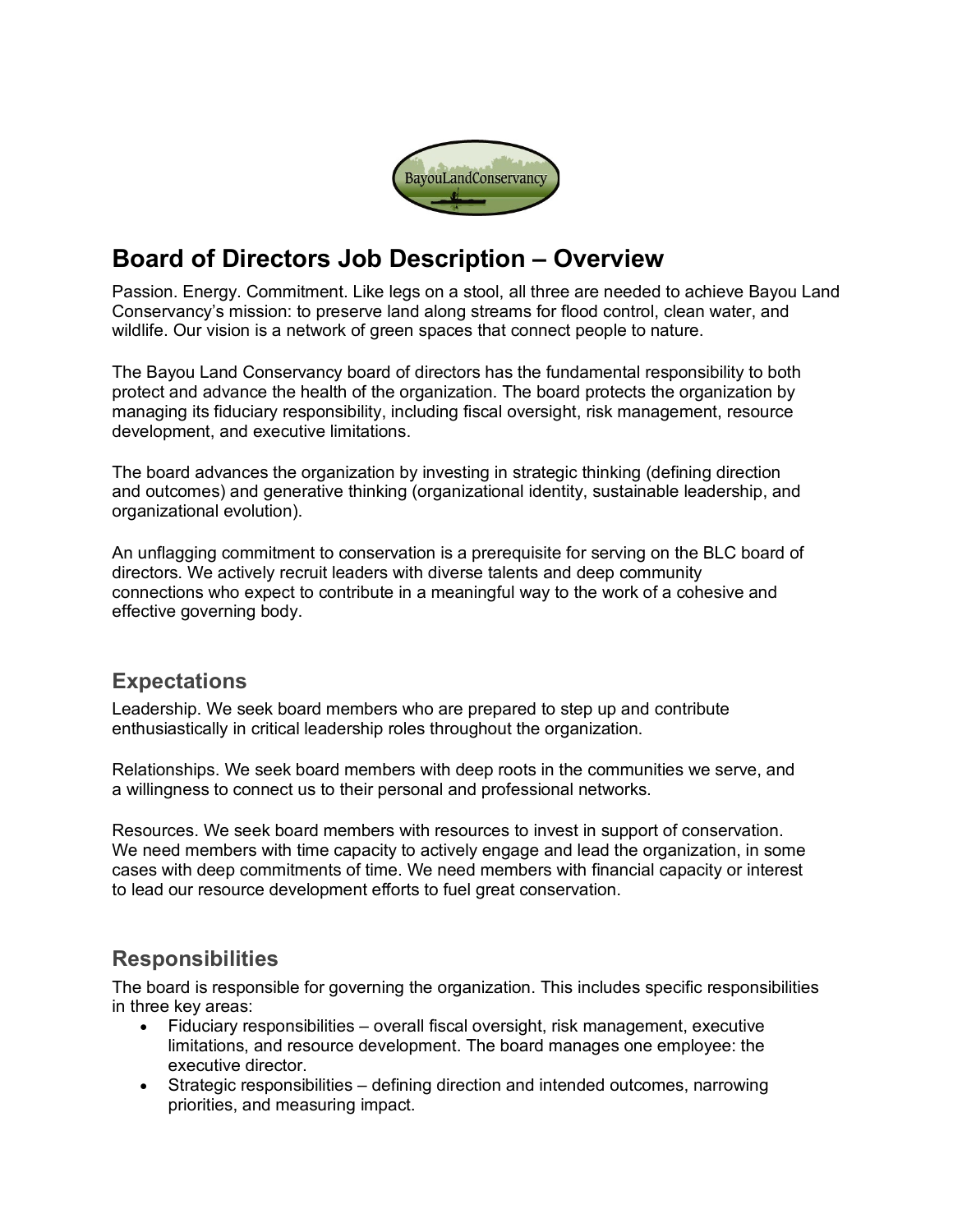• Generative responsibilities – defining the identity, culture, and core values of the organization. Tending to organizational resilience and evolution, including a strong focus on sustainable leadership.

# **Committee Structure**

The board needs contributed talent and connections in the areas of conservation, financial management, organizational leadership, resource development, and public policy. The committees direct board activity into those key areas:

- Lands (Conservation & Stewardship)
- Finance
- Diversity, Equity, Inclusion & Access
- Governance (Board Recruiting & Development, Strategy)
- Fundraising/Outreach
- Community Conservation
- Public Policy
- Gala/Events

#### **Requirements for Board Service**

Board members are expected to have or do the following:

- A demonstrated interest in conservation and natural resource protection in the Houston region
- Specific experience and/or knowledge in at least one of the following areas: conservation and natural resources, financial management, organizational leadership, resource development, and public policy.
- The ability to guide the organization strategically and generationally at the 30,000-foot level and seven generations out.
- A willingness to participate in board fundraising activities and make a meaningful financial contribution to the organization.
- Represent and facilitate a connection with a key aspect or segment of the population of the communities we serve.
- Participate on a committee.
- A willingness to expand one's knowledge and effectiveness through orientation and training.
- A willingness to represent the organization to the community, build strategic relationships, and actively encourage support for the land trust.

## **Time Commitment**

Board service varies from month‐to‐month, and some board members will commit more time than others. Generally speaking, on any given month board members can expect to invest:

- 3-4 hours Board meetings/prep (10 times per year)
- 2-3 hours Committee meetings/prep (monthly to quarterly, depending on committee)
- 1-3 hours Special requests (based on availability)
- 2-6 hours Community outreach, engagement (based on availability)